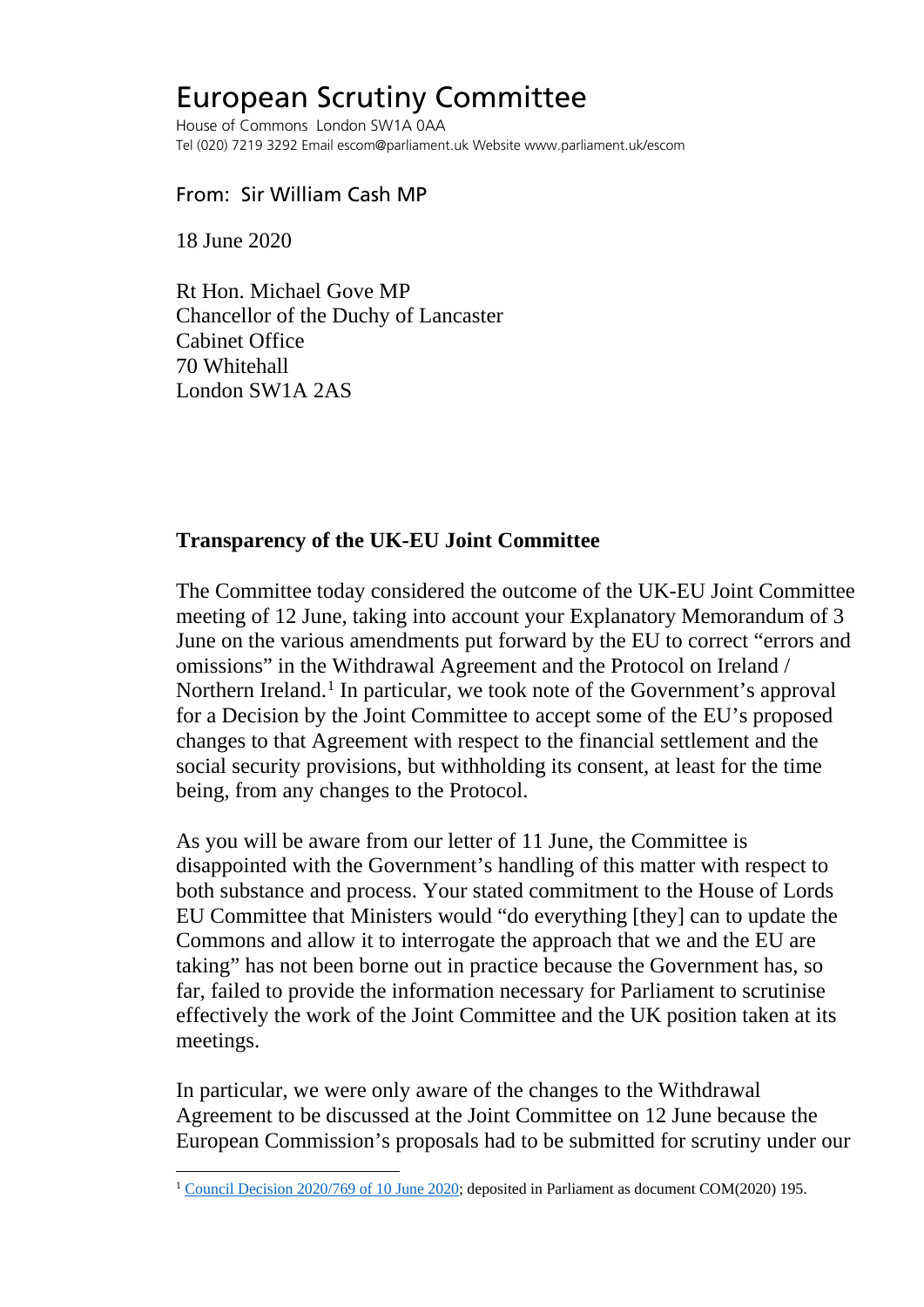existing procedures for scrutiny of European Union documents. These procedures do not extend to the formal decision-making powers of the Joint Committee, and do not take into account the UK Government's role in determining its agenda. Your Explanatory Memorandum to Parliament failed to clarify the potential policy implications of the EU's proposals relating to the Protocol for the UK, and the Government's position on them.

As a result, we had no formal confirmation that the Government would not accept the changes to the Protocol at last week's Joint Committee meeting until after the fact, despite your commitment that Ministers would endeavour to ensure "that Parliament *finds out first*" about the Government's intentions in relation to the work of that body (our emphasis).<sup>[2](#page-1-0)</sup> We note in this respect that the statutory prohibition on the UK agreeing to the adoption of Decisions by the Joint Committee by written procedure was meant to enhance Ministerial accountability for the Government's actions in that Committee. Clearly this will not be the case if Parliament is only informed of the Government's position on decisions taken by the Joint Committee ex-post, in which case it is immaterial by which manner they were approved.

Turning to the substance of the Joint Committee Decision of 12 June, it is clear from your Memorandum that the Government considered the EU's proposals to adjust the financial settlement and social security rules in the Withdrawal Agreement to be technical in nature. Nevertheless, Parliament should have the opportunity to examine whether acts of the Joint Committee are indeed purely technical or whether they may have wider legal, policy or financial implications before they are agreed to by the Government.

More important still, as regards the draft amendments to the Protocol on Ireland/Northern Ireland, we are still waiting for the Government's assessment of their implications for the UK. We do not know if Ministers have definitively rejected those amendments, or will continue to discuss them with the EU ahead of a future meeting of the Joint Committee. We note in this regard that even a rejection of those EU proposals could have policy implications, for example if the absence of a particular EU act in the Protocol could affect the coherence or functioning of the relevant regulatory framework in Northern Ireland.

Overall, it is clear that the effective parliamentary scrutiny of the Government's preparations for, and actions in, the Joint Committee will require a substantial change in your approach to transparency, to ensure proper accountability of Ministers for their position within those bodies.

<span id="page-1-0"></span><sup>&</sup>lt;sup>2</sup> House of Lords Select Committee on the European Union: Uncorrected oral evidence by the Rt Hon. Michael Gove MP on ["Progress of UK-EU future relationship negotiations"](https://committees.parliament.uk/oralevidence/344/pdf/#page=11) (5 May 2020), Q11.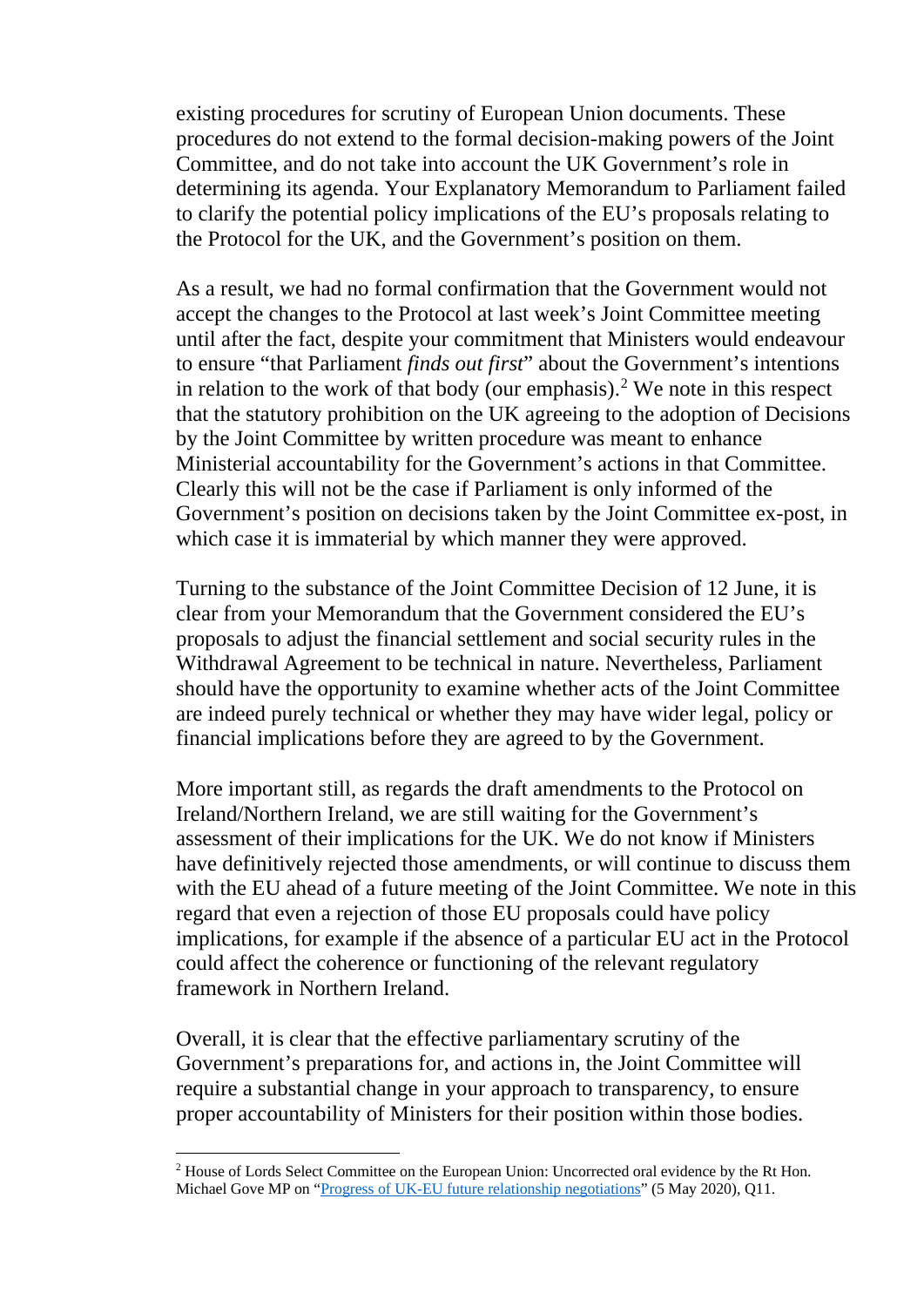In light of the above, we have a number of questions in relation to the implications of the EU's draft amendments to the Protocol on Ireland/Northern Ireland. In addition, we are reiterating our request for a number of practical commitments from the Government to improve parliamentary scrutiny of the work of the UK-EU Joint Committee in the future, given the many important decisions that body is yet to take in the coming months in relation to the practical implementation of the Protocol on Ireland/Northern Ireland in particular.

# *1. The EU's proposed amendments to the Protocol on Ireland/Northern Ireland*

In relation to the EU's proposed amendments to the Protocol on Ireland/Northern Ireland, we ask you to:

- explain for each individual proposed addition of EU legislation whether the Government agrees that its addition is "essential for the application of the rules of the Internal Market for goods to Northern Ireland" as the EU claims, and what the implications of accepting or rejecting those additions would be for the UK, and for Northern Ireland in particular;
- set out the practical implications of the proposed "explanatory notes" on the application of the EU's trade defence measures under the Protocol on Ireland/Northern Ireland, in particular for Northern Irish producers affected by unfairly dumped or subsidised imports;
- clarify whether it has definitively rejected the EU's request for these adjustments to the Protocol, or whether the Government will continue to discuss them with the EU; and
- clarify whether the EU has informed the Government of any further omissions or errors it is intended to propose to address by means of a future Decision of the Joint Committee, or indeed if the Government itself intends to do so.

# *2. Arrangements for scrutiny of future Joint Committee activities*

In our view, the Government's approach to transparency of the activities of the UK-EU Joint Committee of 12 June, as evident from the above, also demonstrates the need for an effective mechanism for parliamentary scrutiny of the position taken by the Government within that Committee.

It is an anomaly that Parliament has to use its general scrutiny procedures for EU affairs – whose long-term future beyond the end of the transition period is uncertain - to hold the Government to account for the activities and output of the Joint Committee. After all, Decisions by that Committee can be taken long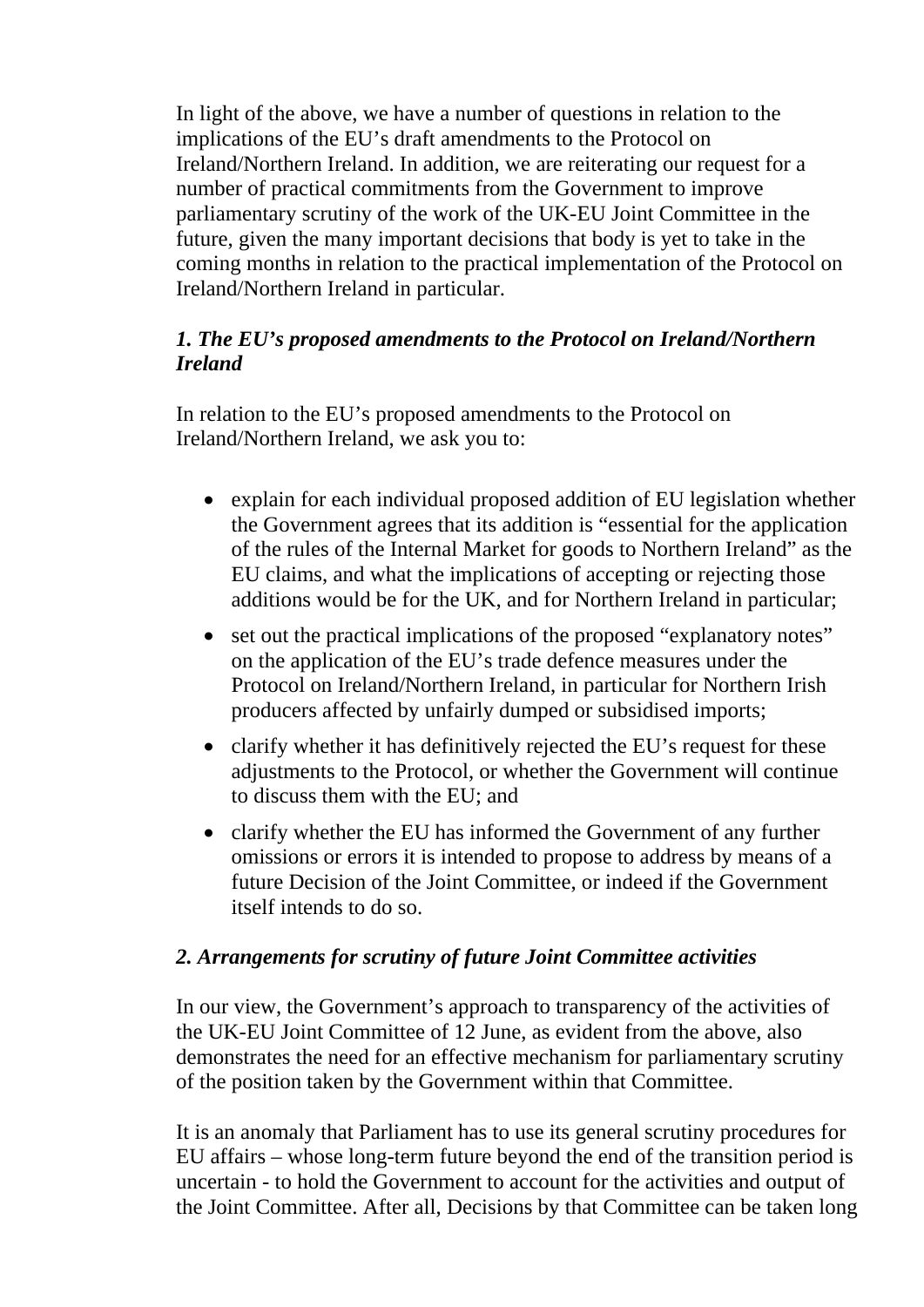beyond the end of transition and have the same legal effect as the Withdrawal Agreement and therefore merit particular scrutiny. More specifically, we should not have to rely on the EU's publication of its own position for meetings of the Joint Committee for Parliament to be aware of the nature of specific Decisions or Recommendations that Committee is being asked to consider.

It is therefore clear that the requests made by ourselves and seven other Select Committees in March 2020 for advance publication by the Government of draft Decisions of the Joint Committee, including its position thereon, remains a necessary, appropriate and proportionate mechanism to ensure proper accountability of the actions of the UK Ministers in the Joint Committee.

We have asked for a number of commitments in that respect, set out at the end of this letter. We hope our requests will form the basis for constructive discussions between our staff and your officials on the necessary practical arrangements to ensure Parliament can scrutinise the policy, legal and financial implications of the work of the Joint Committee appropriately and effectively.

### *3. Transparency of activities of the Specialised Committees*

We also want to highlight the lack of Government transparency of the work of the Joint Committee – and its Specialised Committees – which do not relate to formal Decisions or Recommendations.

In particular, it has already become clear that the Specialised Committees are rapidly becoming a key forum for exchange of views on the implementation of the Withdrawal Agreement, including in relation to potential disagreements between the UK and the EU about the interpretation of the Agreement, or as preparatory work for future Decisions of the Joint Committee. However, the Government has, without any clear justification, drawn a veil of secrecy over their activities which in turn also hampers Parliament's ability to effectively scrutinise their work, and their input into the work of the Joint Committee itself.

For example, the EU's intention to propose amendments to the Protocol on Ireland/Northern Ireland was already communicated to the Government at the meeting of the Specialised Committee on the Protocol, which took place on 30 April 2020. However, no further details were shared with Parliament until the Commission formally published its proposals in mid-May, and even 6 weeks later, no summary of the minutes of that Specialised Committee meeting has been published (despite the option to do so under the Withdrawal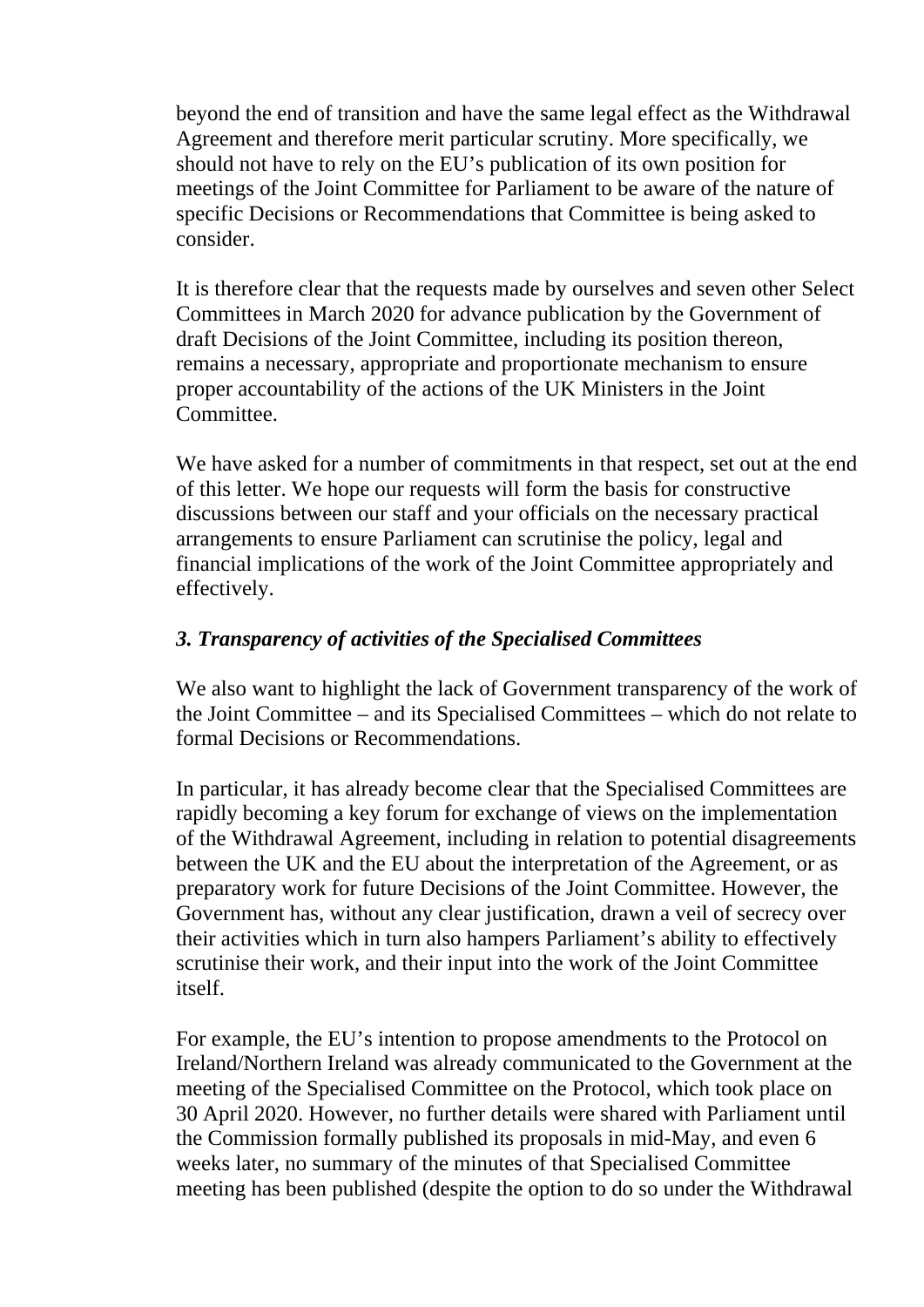Agreement). Similarly, it first became clear through press reports that the Government used the Specialised Committee on Financial Provisions on 19 May 2020 to challenge the EU's assertion that the UK needs to contribute over  $\epsilon$  200 million (£180 million) more than anticipated to the EU's 2020 budget under the financial settlement in the context of the coronavirus crisis. The Treasury only confirmed this to us on 9 June, even though we in fact requested clarity on this before the Specialised Committee had even met, on 7 May. $3$ 

Our requests in this regard are also set out at the end of this letter. In particular, given the importance of the Specialised Committees, Parliament should be given access to their agendas. The Government has provided no justification for not doing so to date, and we understand they are in fact shared with the European Parliament by the European Commission. The Cabinet Office should make a similar arrangement with Parliament without delay.

#### *4. Requests for commitments in relation to parliamentary scrutiny of the Joint Committee*

Building on your previous correspondence with a number of Select Committee Chairs, and in light of the lack of transparency in advance of the Joint Committee's Decision of 12 June, we are seeking the following commitments from the Government on transparency of the Joint Committee and its Specialised Committees:

- The Government should inform Parliament of all proposals for Decisions and Recommendations to be taken by the Joint Committee to Parliament, accompanied by a statement of the Government's assessment of their implications and its overall position. These submissions should take place with sufficient time to allow for effective scrutiny by interested Committees, and in any event – where applicable – no later than the point where the Specialised Committees submit proposals for Decision or Recommendations to the Joint Committee.
- Given that the UK Government's agreement is necessary for the adoption of the agenda for each Joint Committee meeting, Ministers can insist on a delay in deciding on draft Decisions or Recommendations to allow for Parliament to consider those acts prior to their adoption. Except where time-sensitive, the Government should in principle seek to defer the timing for adoption of such acts of the

<span id="page-4-0"></span><sup>&</sup>lt;sup>3</sup> [Letter](https://committees.parliament.uk/publications/1029/documents/8476/default/) from Sir William Cash, Chair of the European Scrutiny Committee to Rt Hon. Steve Barclay, Chief Secretary to the Treasury (7 May 2020).